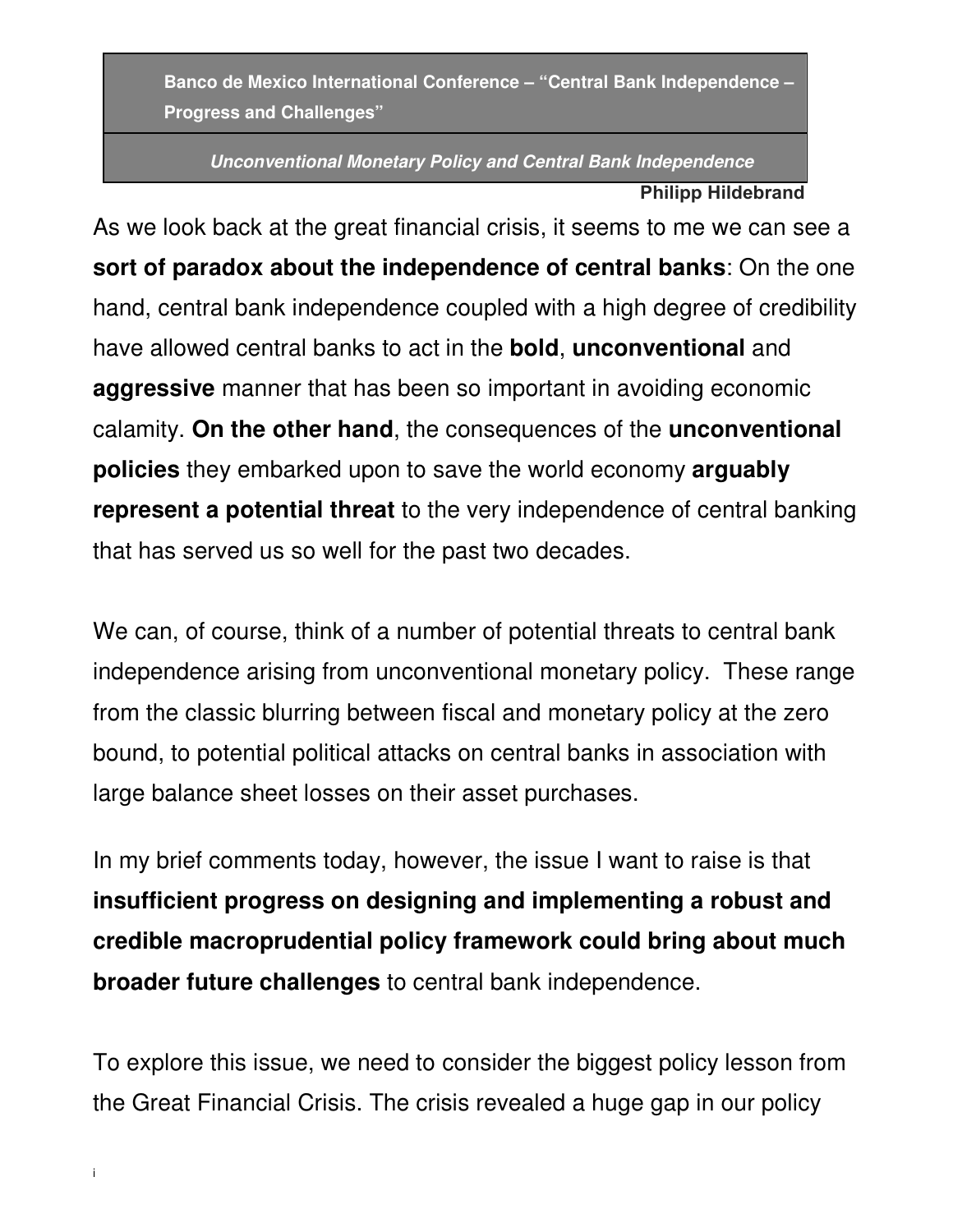framework – we paid insufficient attention to the implications of the credit cycle, and the resulting fragility of the financial system as a whole.

Post-crisis, a broad consensus has emerged that we need to fill that gap with Macroprudential policy. Everything I have seen since the crisis has gradually brought me to the point where **I am convinced that such a macroprudential policy toolkit needs to reside in central banks**.

The clue is in the name. Macroprudential policymakers need to be monitoring the macroeconomic environment, and the links between the macroeconomy and the financial system.

Those links are so close to monetary policy that it **seems inevitable to me that macroprudential policy must be located in the central bank**. How else can you make sure that macroprudential tools do not cross wires with what monetary policy is trying to achieve?

The challenge of setting up an effective macroprudential policy framework is an urgent one, because a prolonged period of extensive unconventional monetary policy is **likely to lead to precisely the kinds of distortions and ultimate vulnerabilities in financial markets that macroprudential policy is designed to address**. After all, unconventional monetary policy is designed to create incentives for investors to take on ever greater duration or credit risks. To the extent that these policies are effective, they will lead to deviations in some asset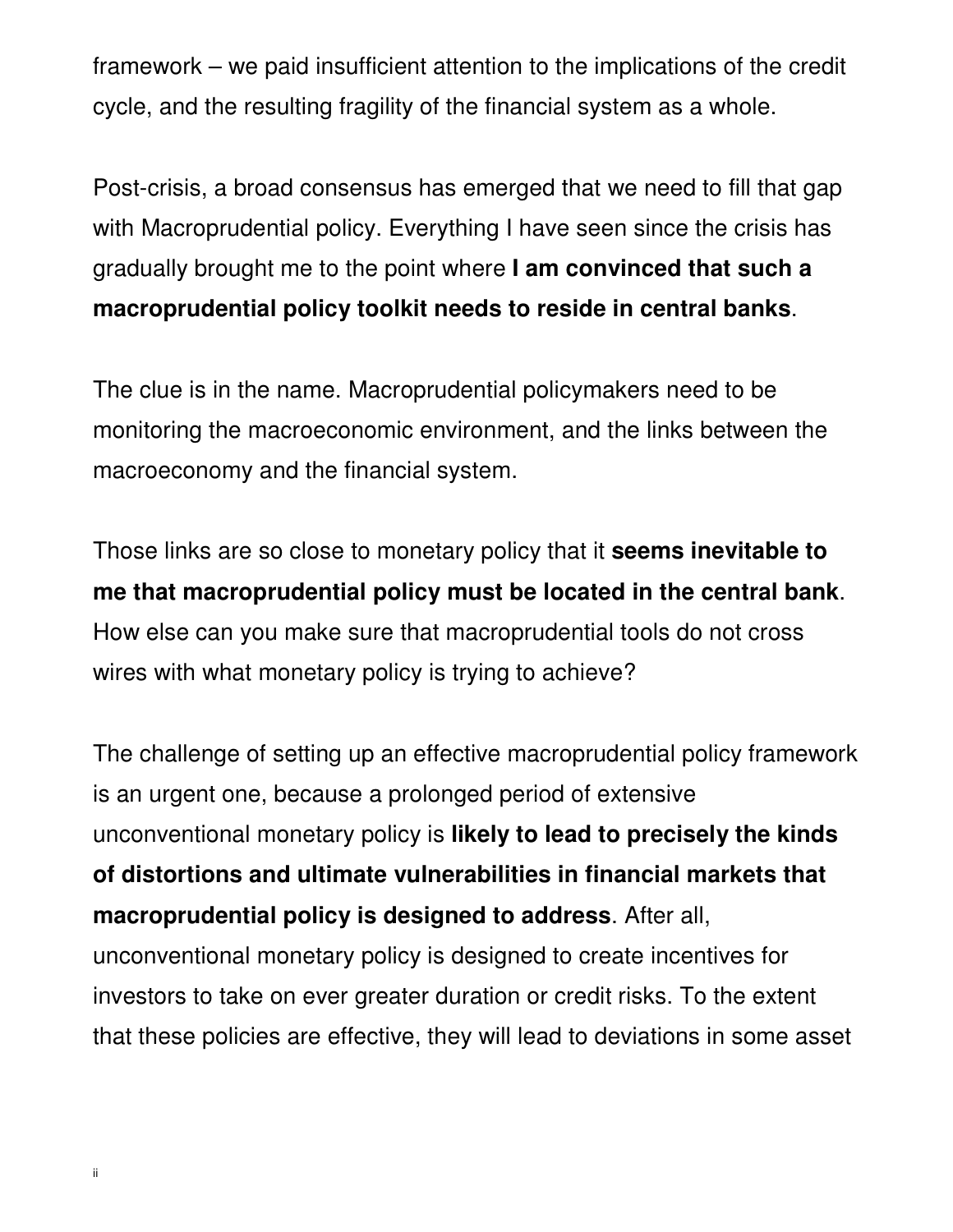prices from fundamentals, and greater exposure to those asset prices among investors who have taken on more risk.

Therefore now is precisely the time when we need to design and implement a credible and tough Macroprudential policy framework. In a sense, you can think of macroprudential policy as effectively protecting economies from the unintended consequences of central banks' own unconventional policy actions.

Today's challenge is that we have **not yet converged** around a robust macroprudential policy framework. Tools and institutional frameworks are, of course, analysed and debated vigorously, as amply demonstrated here today. For the most part, however they are not yet firmly in place. Moreover, and crucially, in most cases, policymakers certainly do not yet have the political backing and formal competence to make the tough decisions that Macroprudential policy will require.

On one level, this should not come as a surprise. After all, we went through a similar process in the debates around monetary policy in the 1970s and 80s. Was inflation stabilisation the right goal for monetary policy? And should it really be given to unelected central bankers? At the time, these were very big and heavily contested questions, both analytically and politically. Fortunately, the case for operationally independent CBs, with a primary focus on price stability, eventually won the day.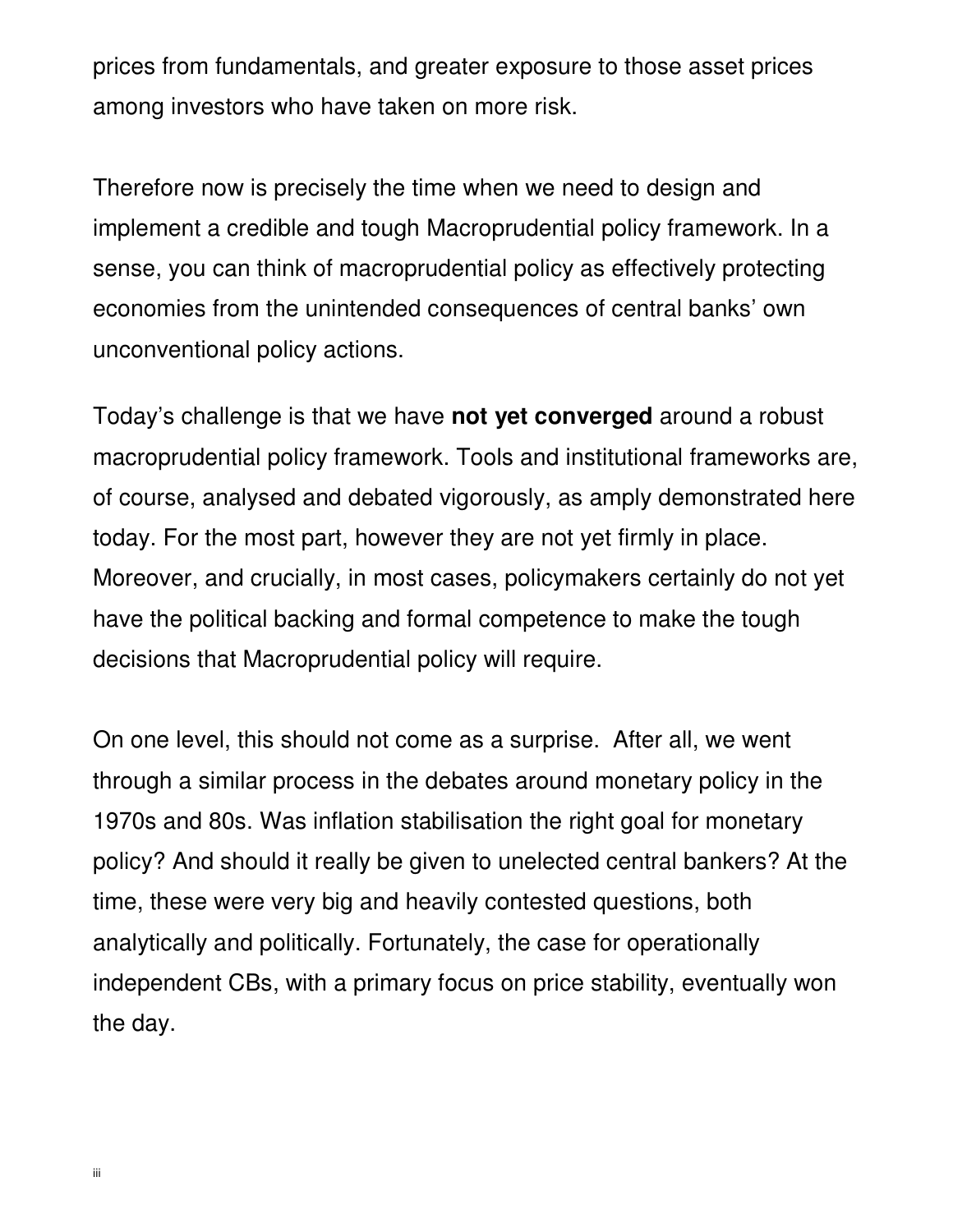I fear it will be even harder for macroprudential policy. It is inherently more political than monetary policy, with powerful lobbies affected by it. The tools associated with it  $-$  for example leaning against credit booms in particular sectors such as housing, or forcing financial institutions to hold more capital throughout the cycle - will have obvious, and significant, distributional effects.

This means **we will need to persevere to build structures and institutions that give macroprudential policymakers the independence they will need**. Based on what I experienced on the job in Switzerland, and what I see as an observer in other countries, it seems to me this is a battle that has yet to be won.

Ultimately, what I am concerned about is a kind of race against time. The risk is that u**nconventional** monetary policy cannot be removed in time, **extensive distortions** build up in financial markets and a **robust macroprudential framework** with clear powers and responsibilities is **not yet firmly in place.**

In this constellation, it is not difficult to imagine a **worst case scenario where central banks are given the responsibility for half-baked, incomplete macroprudential policy tools** which they will not be able to carry out effectively and with determination. As a result, when deployed, they will at best only partly achieve their objective or, at worst, fail altogether, with the consequence of another unchecked boom bust credit cycle occurring.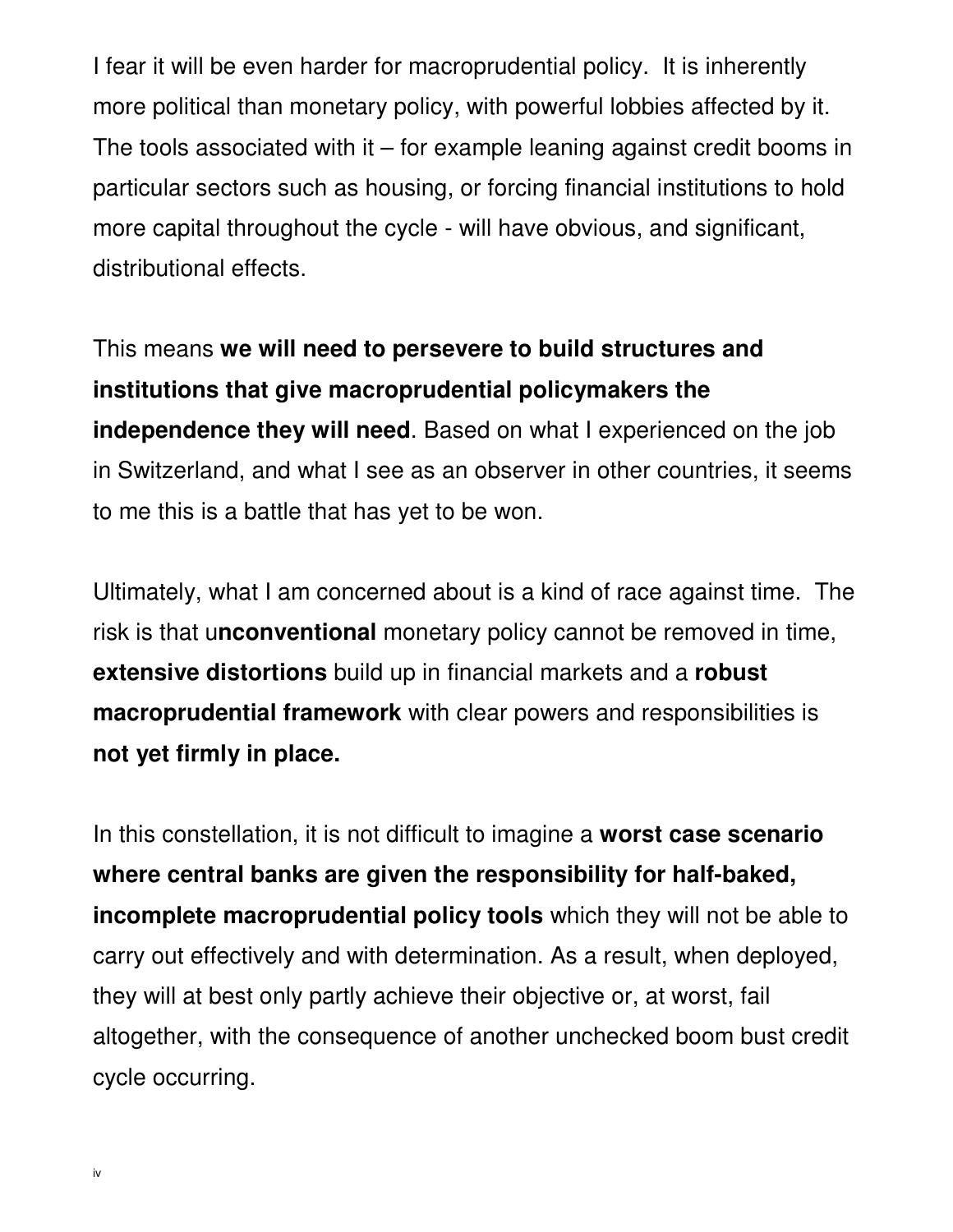In such a scenario, one would have to anticipate a subsequent tremendous blame game. **Central banks would then be seen to have failed twice** – in helping fuel distortions and in being unable to do anything about them. This would undoubtedly be a fertile environment for politicians and the public to ask why anyone should trust central banks to set macroeconomic policy in the first place. Or to misquote Oscar Wilde: "To allow one financial crisis to occur may be regarded as a misfortune. To allow two to happen looks like carelessness."

In such a worst case scenario, the very real gains from the debates of the 70s and 80s – giving central bank the independence they need to deliver price stability – would be under its greatest threat since that battle was won. **We would not just have lost the battle for macroprudential policy, but we would risk losing independence to carry out monetary policy, too**.

I am, of course, an optimist at heart and believe such an outcome can be avoided. Not getting involved in macroprudential policy for fear of getting contaminated does not strike me as a viable option for central banks. As I said at the outset, it seems to me the crisis has shown clearly that Macroprudential policy must become part of the remit of central banks. Therefore, we need to make, and win, the case for credible and tough macroprudential frameworks, implemented by policymakers who have the independence required to make difficult and at times unpopular decisions. And we need to do so quickly, given the risks to financial and economic